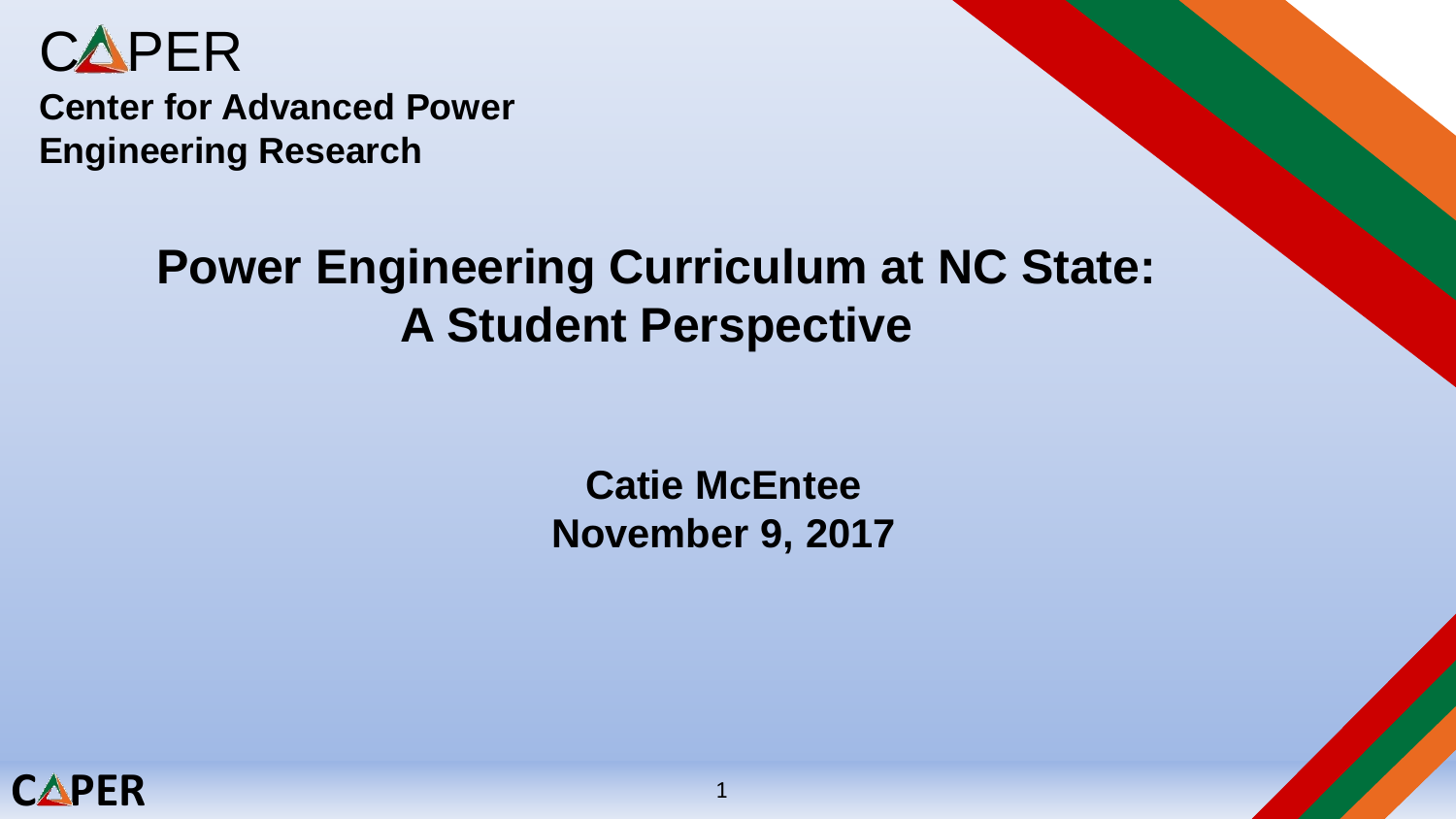# **Wolfpack for Life**

• 2015: Bachelors in Electrical Engineering

– Renewable Electric Energy Systems Concentration

- 2016: Masters Electric Power Systems
- Now: PhD Student

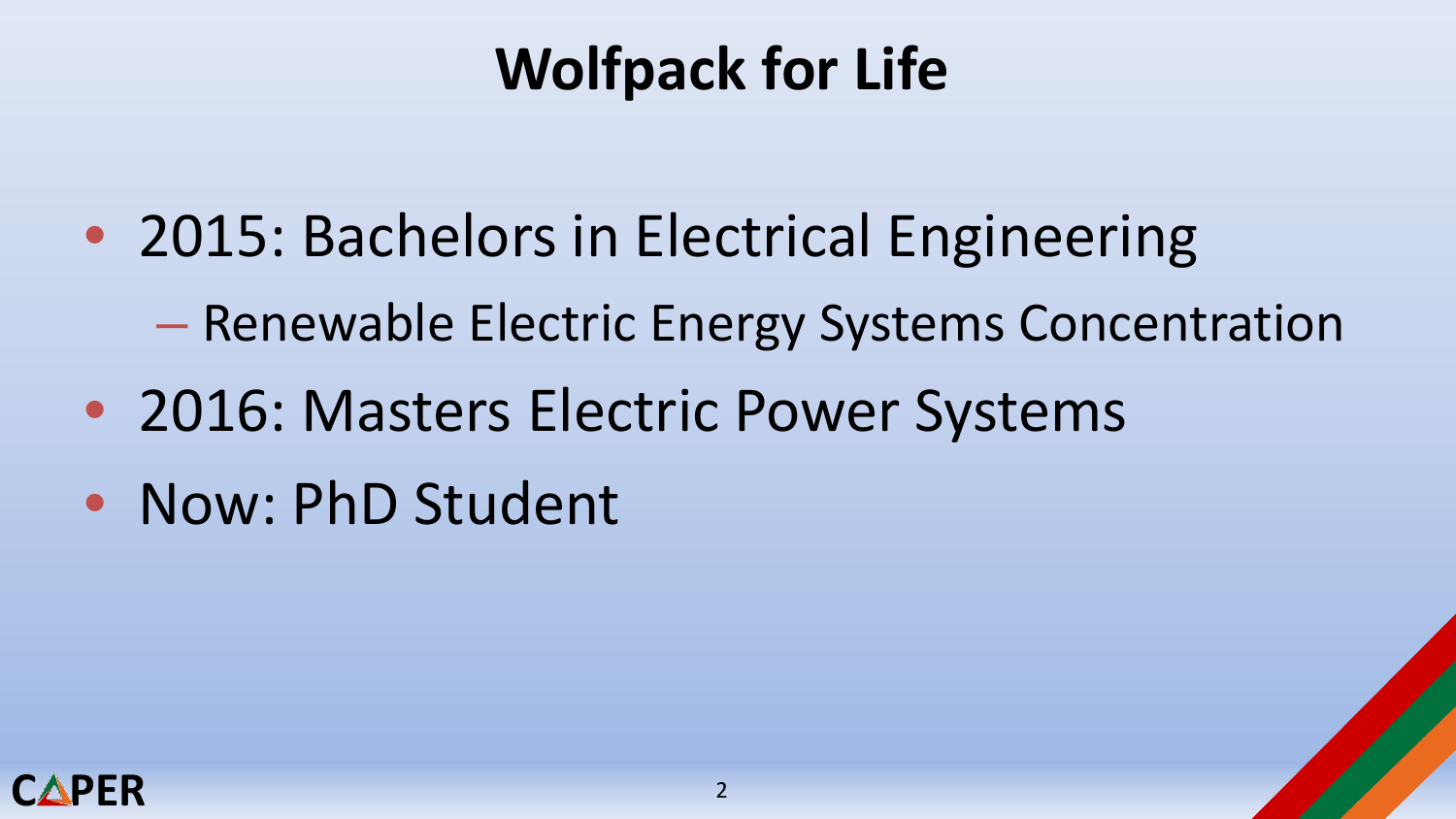# **Required Courses (REES)**

### **Required ECE Courses**

• **ECE109** • ECE302

• **ECE305**

• **ECE452**

• Senior Design

• **ECE380** 

- **ECE200** • ECE303
- ECE209
- **ECE211**
- **ECE212**
- **ECE220**
- **ECE301**

**CAPER** 

### **Electives (6)**

- Foundational Electives (1)
- ECE Electives (2)
- REES Elective (1)
	- **ECE 451**
- Open Electives (2)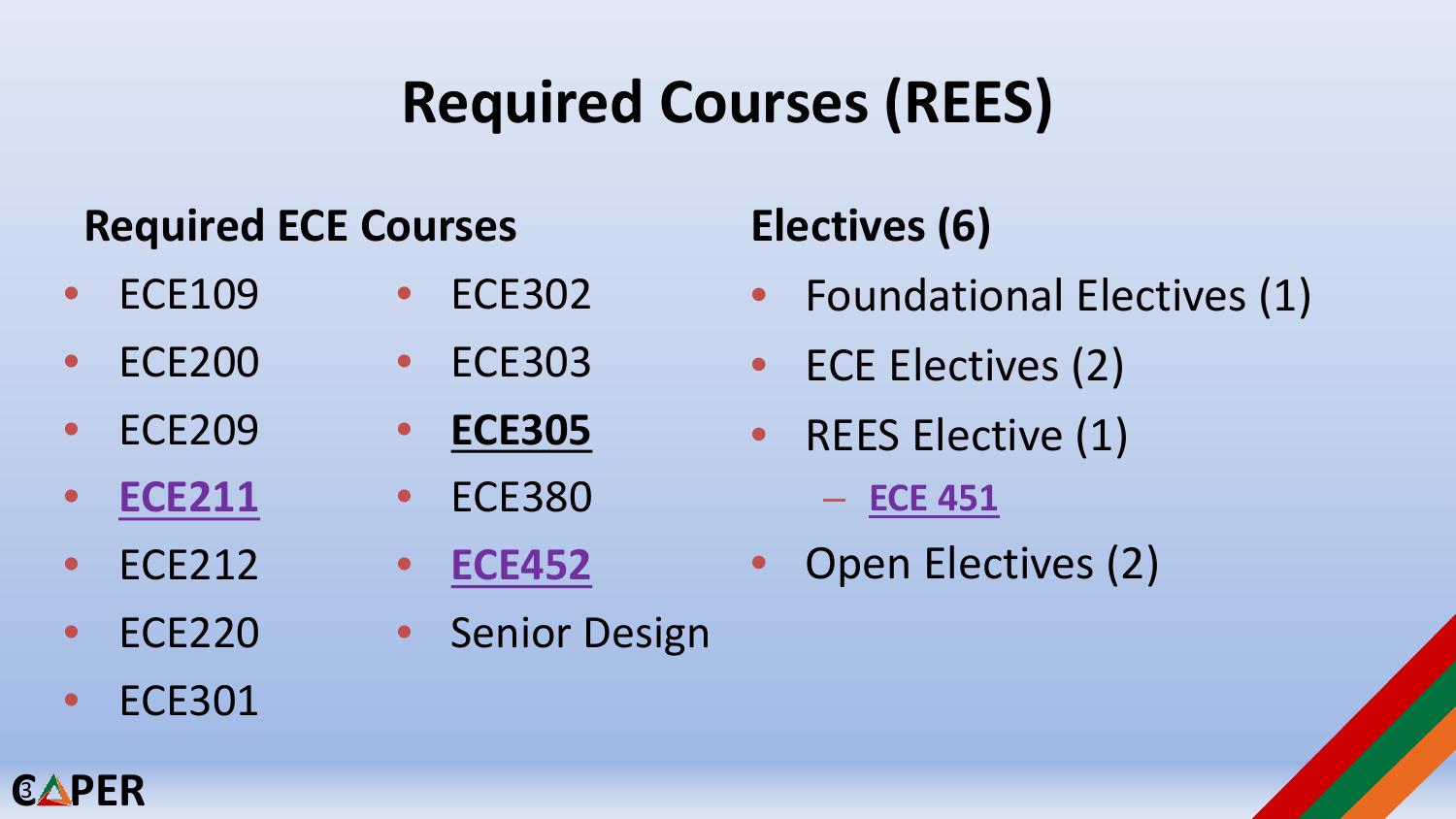### **ECE211: Electric Circuits**

- AC and Phasors
- Three phase power
- Real/Reactive Power
- Transformers
- Transient Response

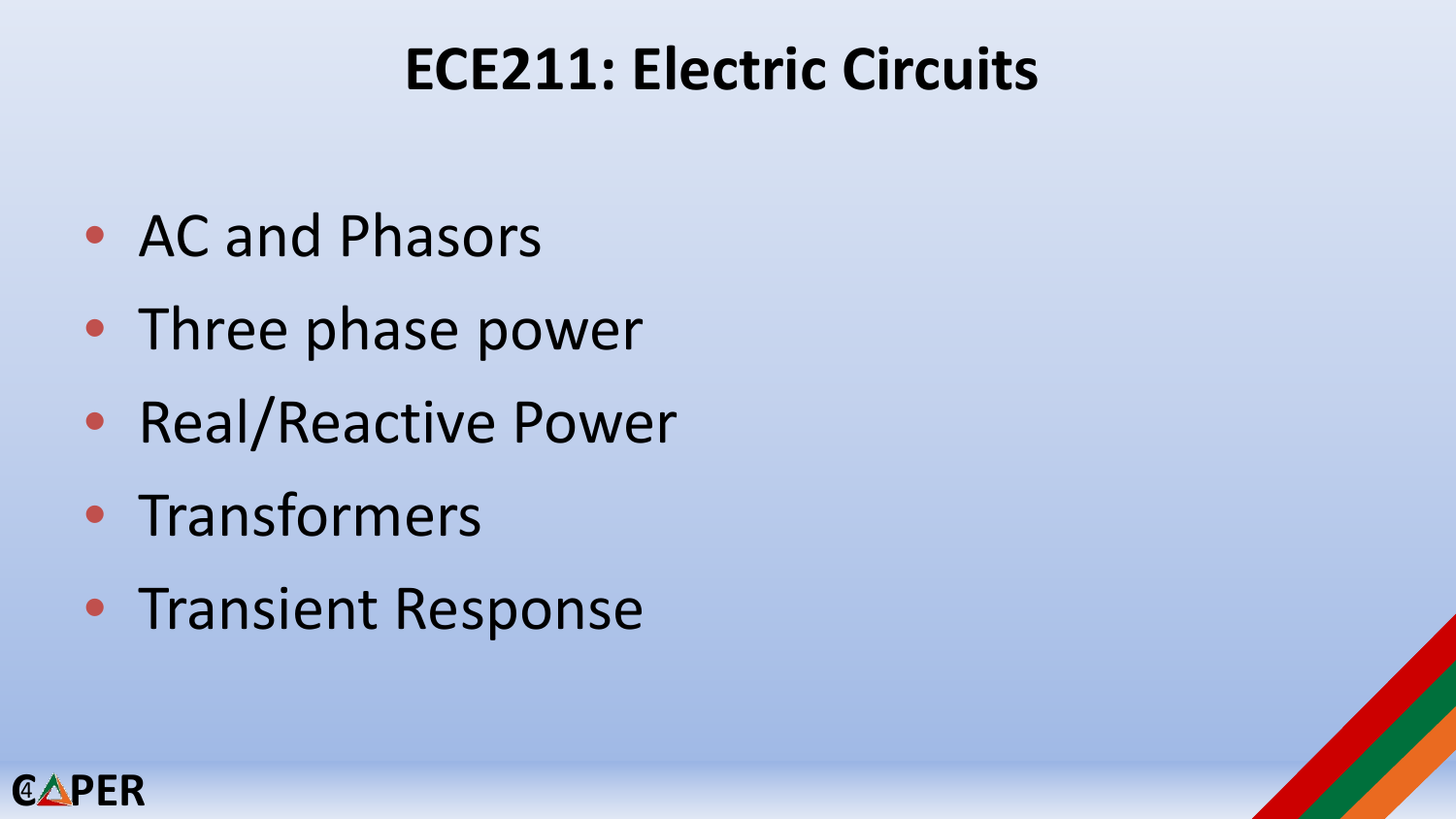### **ECE 305: Intro to Power systems**

- Three Phase Power
- Real/Reactive Power
- Transformers
- Motors and Generators

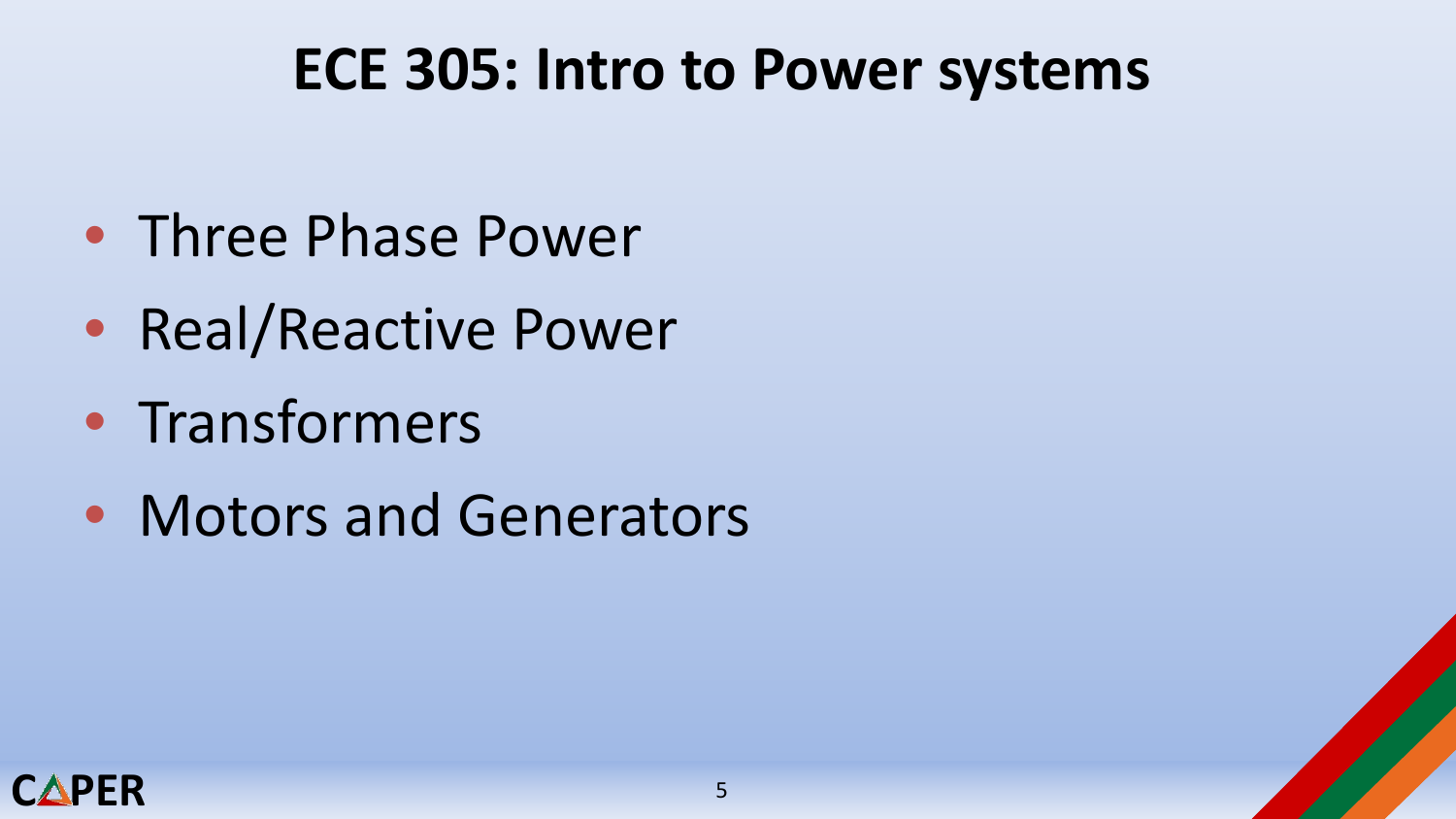### **ECE 451: Power Systems Analysis**

- Power Flow
- Fault Calculations
- Economic Dispatch
- Unit Commitment

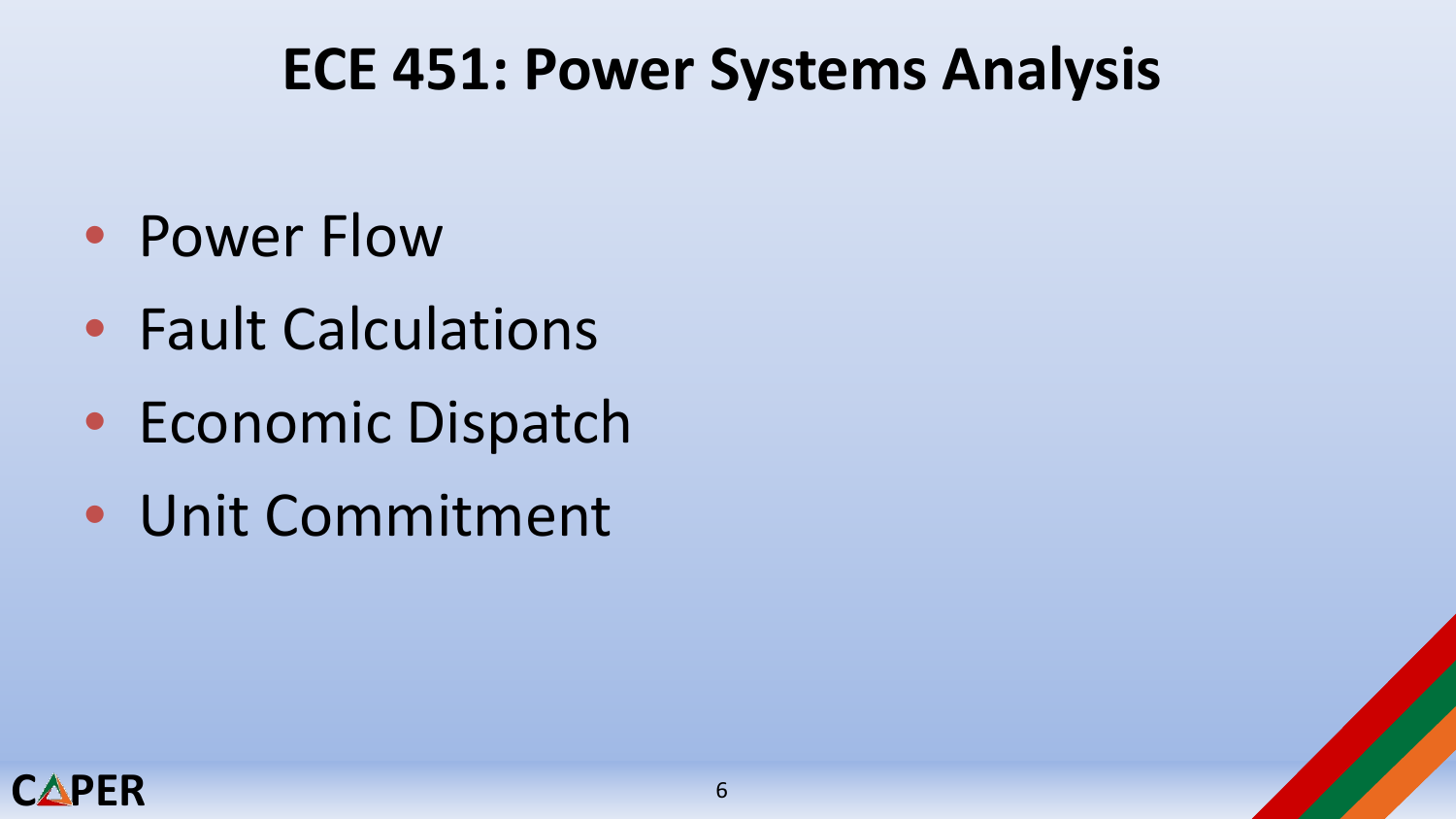## **ECE 452: Renewable and Efficient Generation**

- PV cells
- PV systems
- Wind Turbines
- Conventional Generation (coal, oil, gas)
- Economics

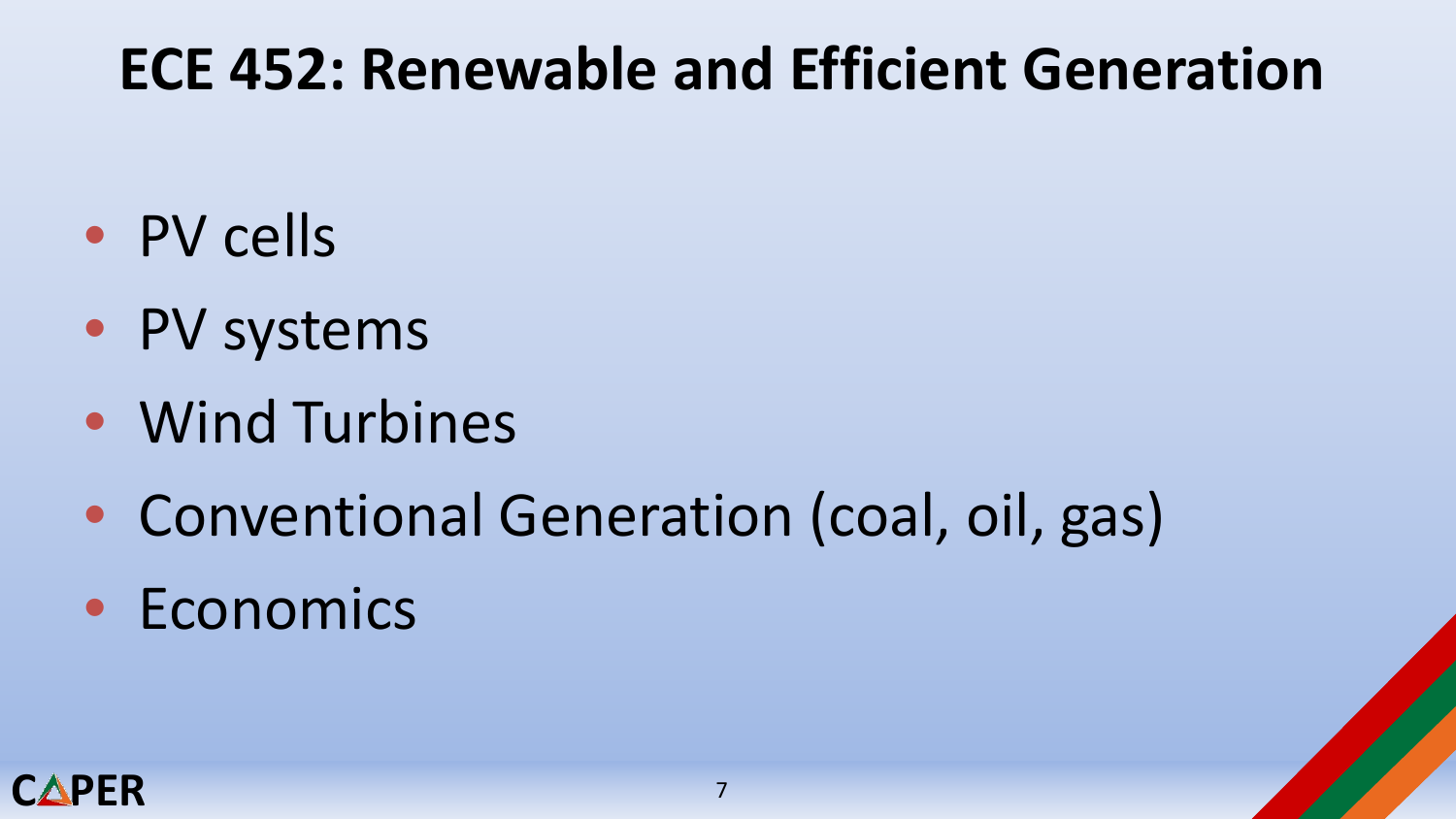# **Other Things Undergrads Learn**

- Math
- Programming
- Verbal & Written Communication skills
- Communications (RF, etc.)
- Electromagnetics
- GEPs

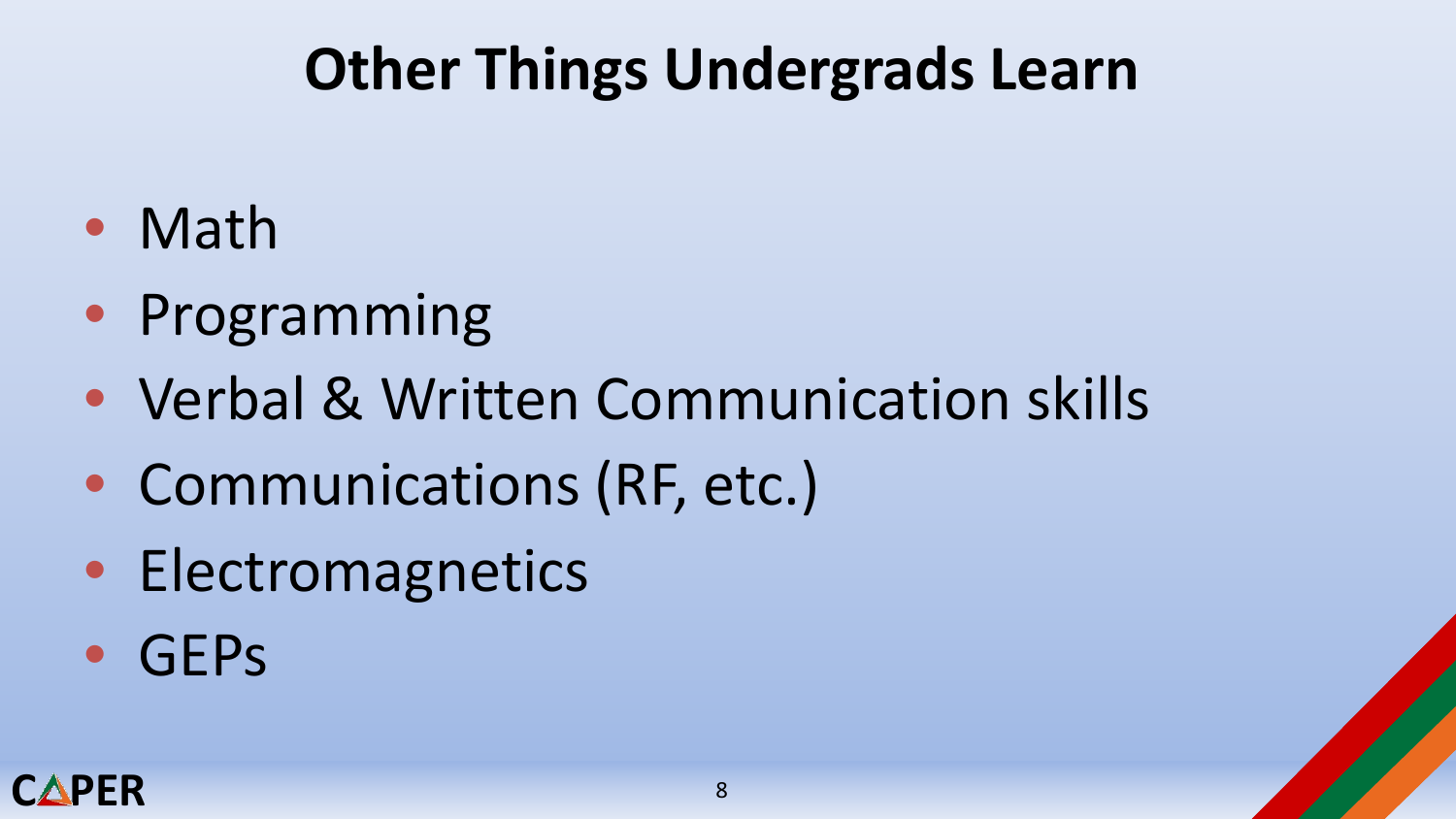# **Did I Need a Masters Degree to be an Effective Power Engineer?**

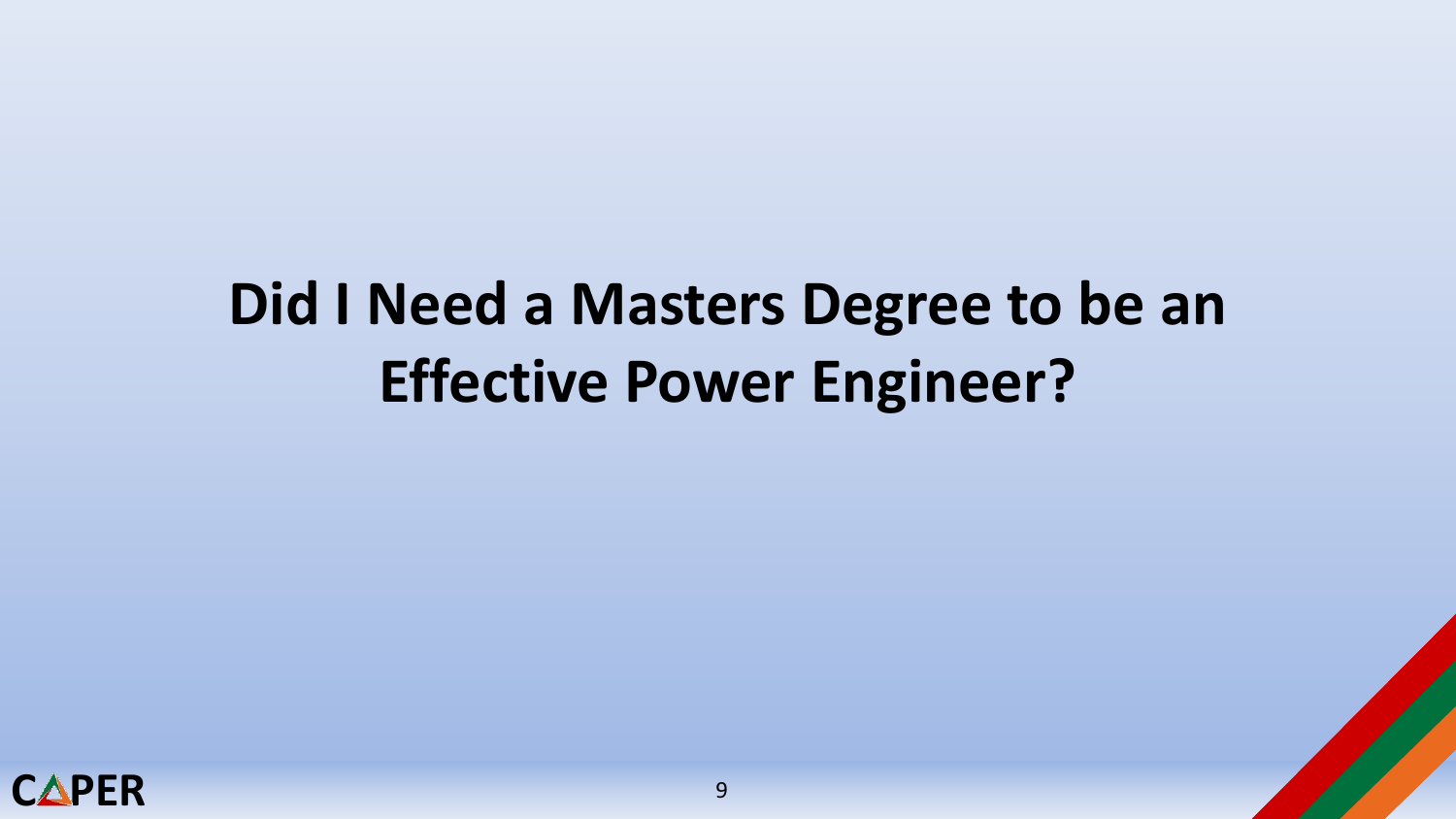## **With a Bachelors Degree**

Three-Phase Transformer Example 1 (2)

(a) 
$$
V_{base,pri} = 4160 V
$$
,  $V_{base,sec} = 480 V$ ,  $S_{base} = 2500 KVA$   
\n $I_{base,pri} = \frac{Sbase}{\sqrt{3} \times Vbase, pri} = \frac{2500 \times 10^3}{\sqrt{3} \times 4160} = 347.0 A$ ;  $I_{base,sec} = \frac{2500 \times 10^3}{\sqrt{3} \times 480} = 3007.0 A$   
\n $\tilde{I}_a = \frac{S_{3\phi}}{\sqrt{3} \times V_{line,sec}} \angle -\cos^{-1} PF = \frac{2000 \times 10^3}{\sqrt{3} \times 460} \angle -\cos^{-1} 0.9 = 2510.2 \angle -25.8^\circ$ ;  
\n $|\tilde{I}_a| = 2510.2 A$ 

 $\left|\tilde{I}_A\right| = \left|\left(\tilde{I}_a\right)\right|/n_{\text{eff}} = \frac{480}{4160}(2510.2) = 289.6 \text{ A}$ ;  $n_{\text{eff}} = \frac{V_{L, Rated, pri}}{V_{L, Rated, sec}} = \frac{4160}{480}$ 

David Lubkeman (North Carolina State University) ECE 551 Smart Electric Power Distribution Systems

### **What I Knew What I didn't Know**

### **Three-Phase Transformer Options**



Three individual transformers or multilegged core.



![](_page_9_Picture_11.jpeg)

 $(b)$ 

25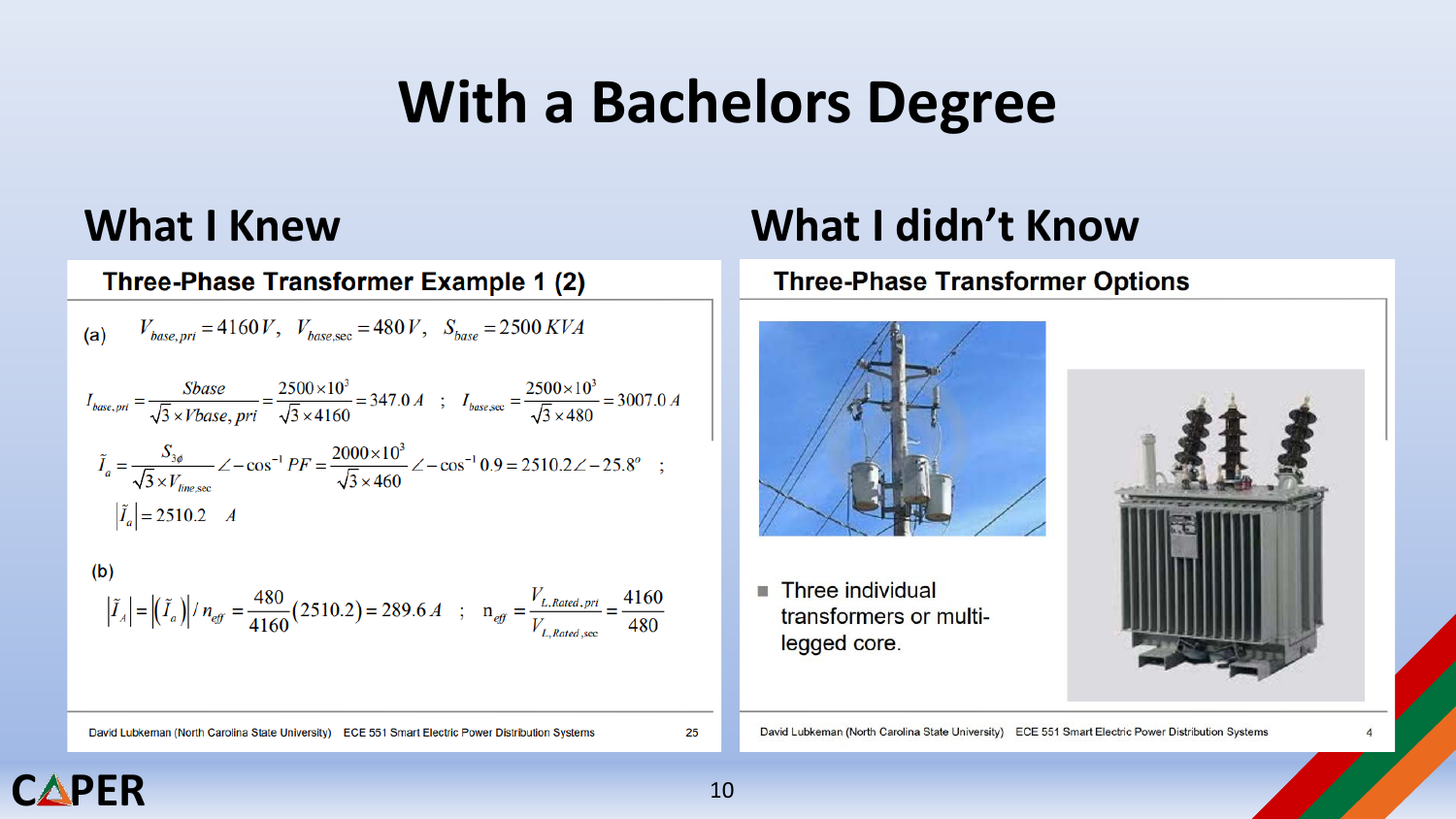## **With a Bachelors Degree**

### **Impact of Reactive Power Example** I line **Line Inductance Line Resistance**  $\blacksquare$  Metrics  $\blacksquare$  Voltage **Id Load Iq Load Drop** Load Load V load Resistance Inductance Source Line Loss Voltage ■ Source Apparent Power, S ■ Source **Reactive** Source Voltage (kV) 12.47 Load Voltage (kV) 12.01 3000 Percent Voltage Drop 3.7% Power, Q Load (kVA) 0.85 56.2 Power Factor Line Loss (kW) Line Resistance per Mile 0.30 Percent Line Loss 2.2% 0.68 Source kVA 3115 Line Reactance per Mile Line Length (Miles)  $\overline{\mathbf{3}}$ Source kVAR 1641

### David Lubkeman (North Carolina State University) ECE 551 Smart Electric Power Distribution Systems

### 18

### **What I Knew What I Didn't Know**

![](_page_10_Figure_6.jpeg)

![](_page_10_Picture_7.jpeg)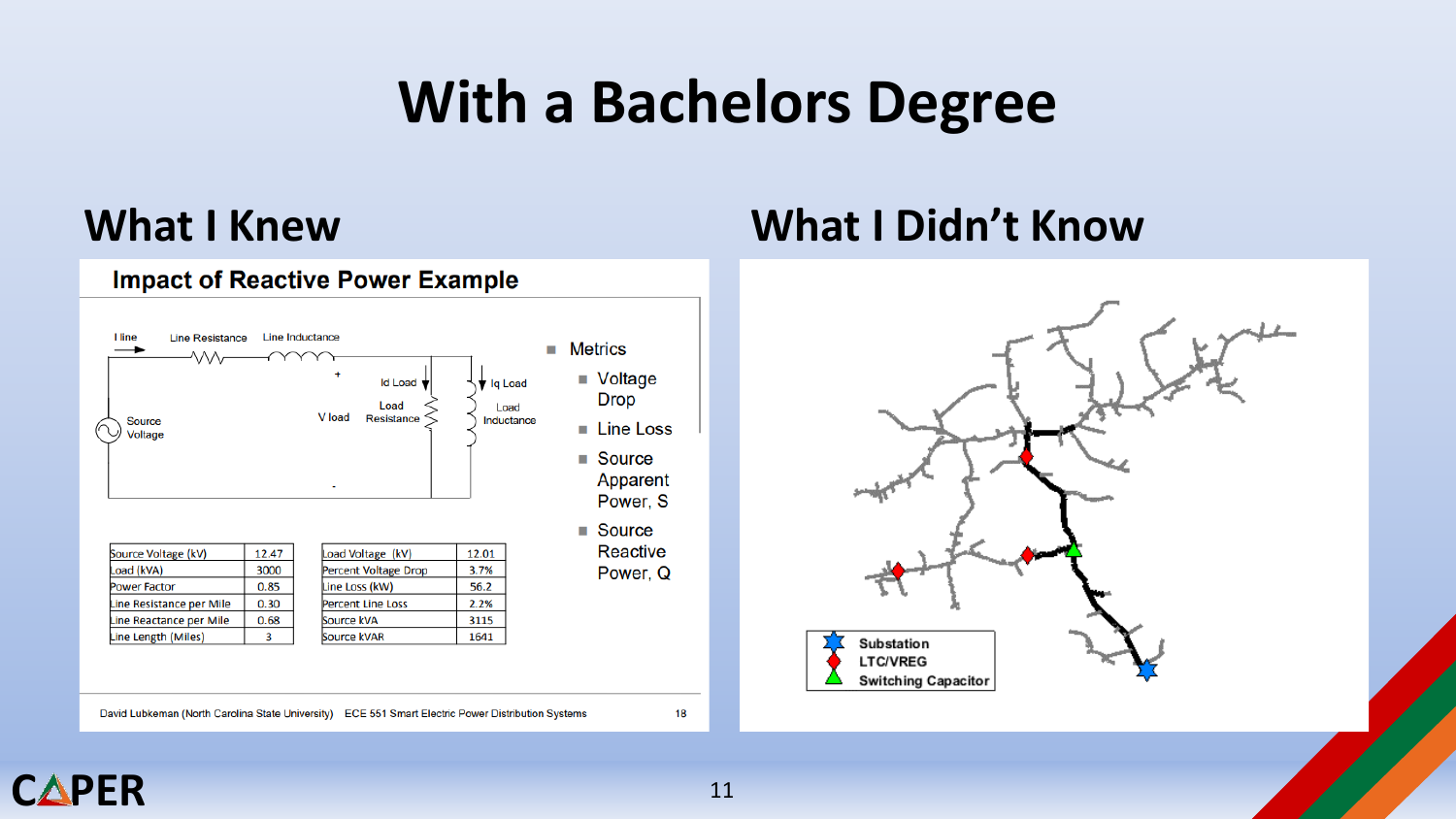# **With a Bachelors Degree**

### **What I knew**

- Math
- Circuit Diagrams
- What is happening

### **What I Didn't Know**

- Design
- Electrical Drawings
- What do we want to happen
- Why?

![](_page_11_Picture_10.jpeg)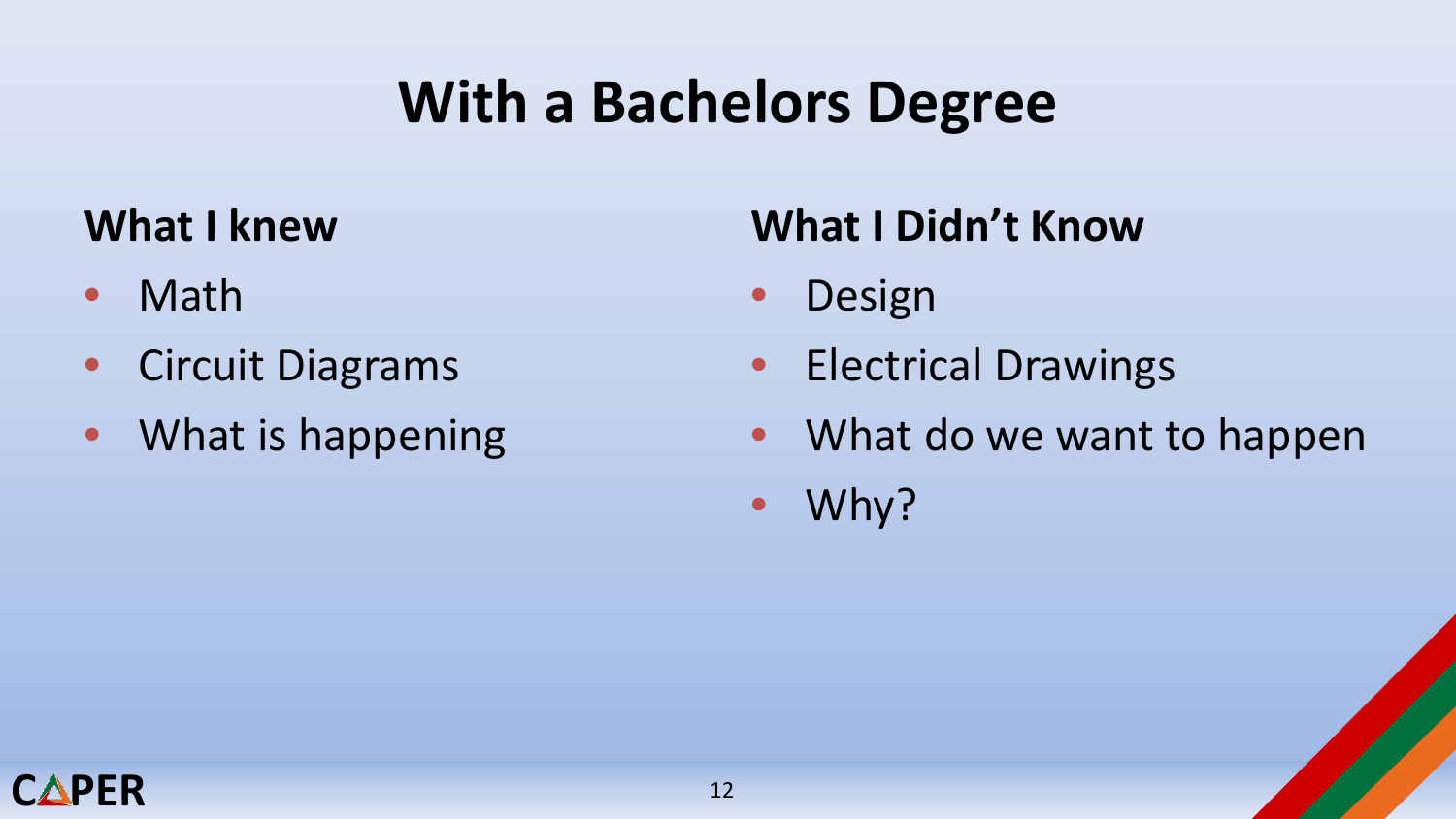### **Suggestion**

Intro power class

- What is the grid and how does it work?
- What are the problems facing the power industry?
- What skills will I need to help solve them?
- What types of jobs exist in the power industry?
	- Include field trips so students can learn what actual engineers do

![](_page_12_Picture_7.jpeg)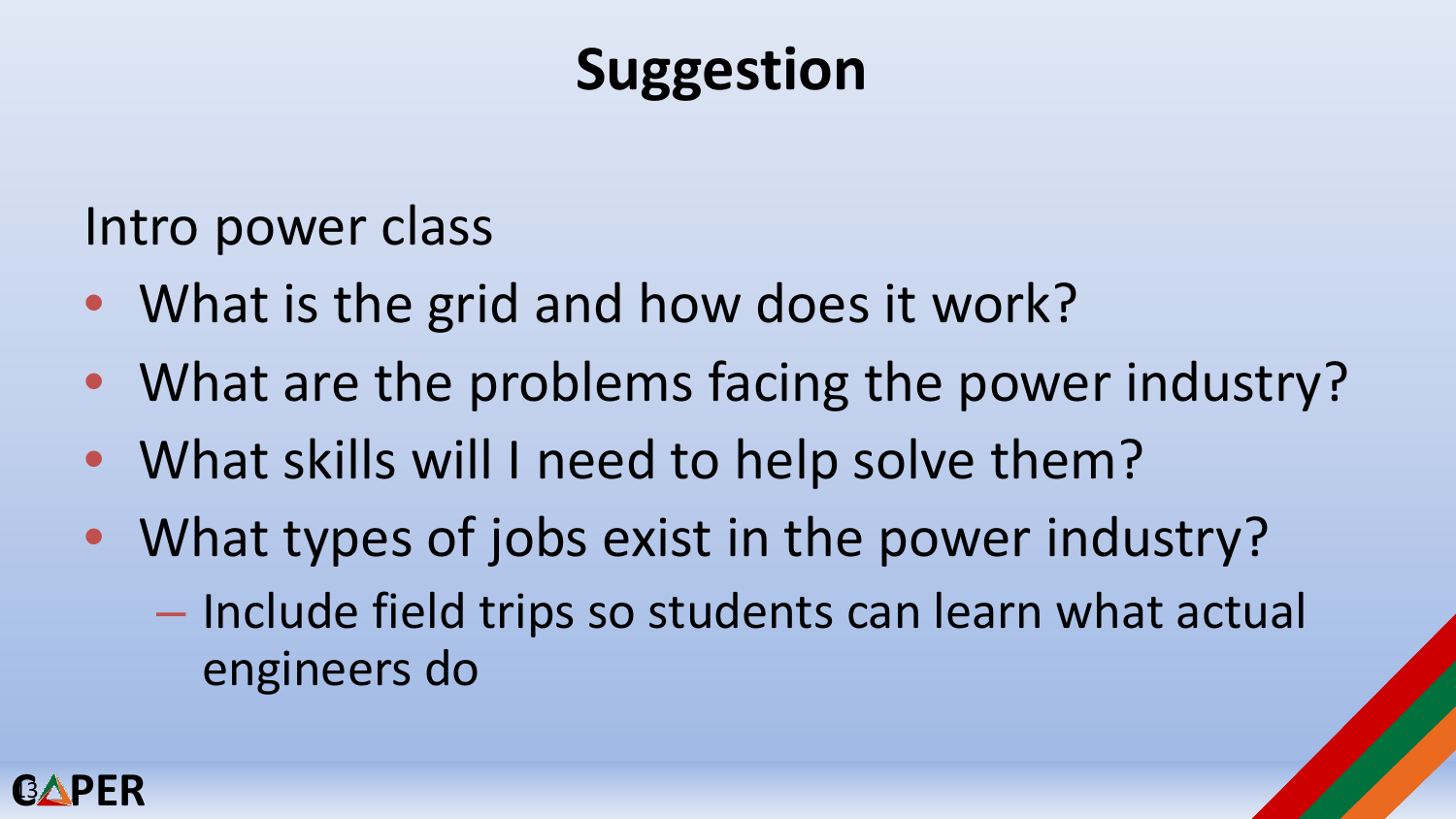### **What Makes Classes Hard?**

![](_page_13_Picture_1.jpeg)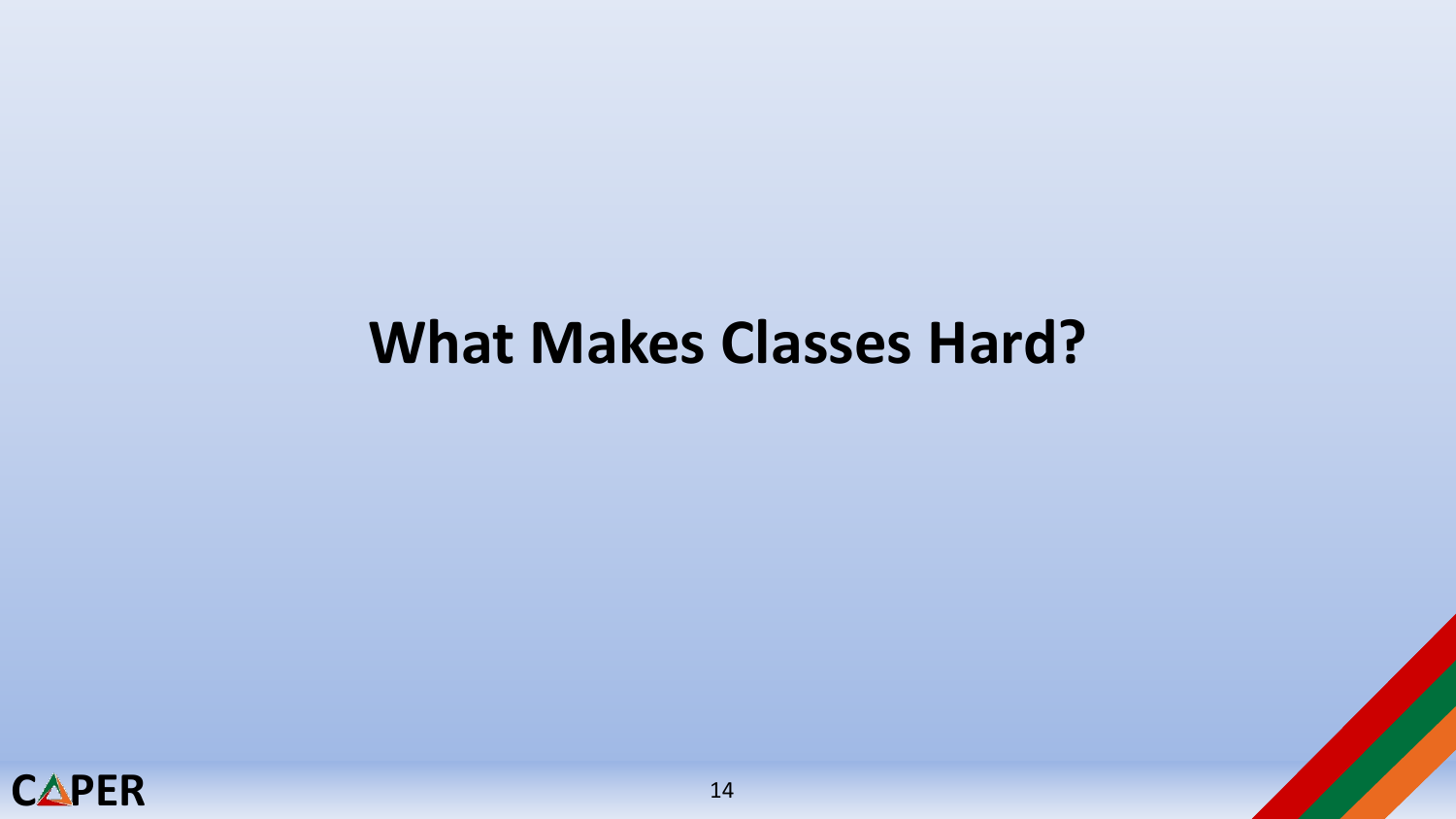# **MOVISS: 1:1=2** UHK 2+2=4

# TEST: CALCULATE THE SULVS MASS USING **ELRIUSGENHEIDELLUGELS AND THE** GRAVITATIONAL FORCE BETWEEN EARTH AND THE

![](_page_14_Picture_2.jpeg)

quickmeme.com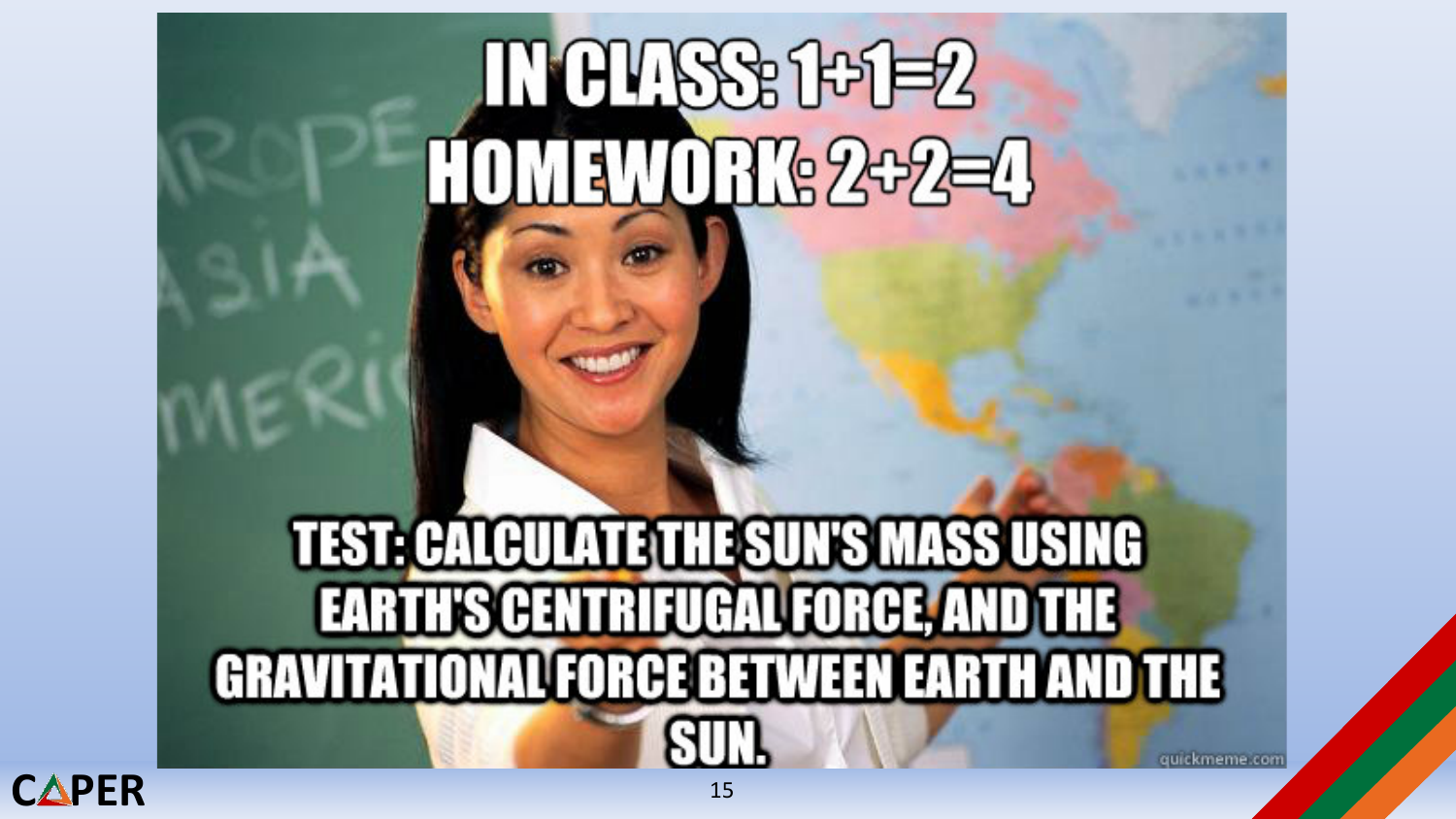### **What Makes Classes Hard**

- Notes and examples that are confusing or incorrect
- Unclear conventions or assumptions
- Discouragingly hard homework
	- Critical thinking is important but impossible if you never knew the basics to start

![](_page_15_Picture_5.jpeg)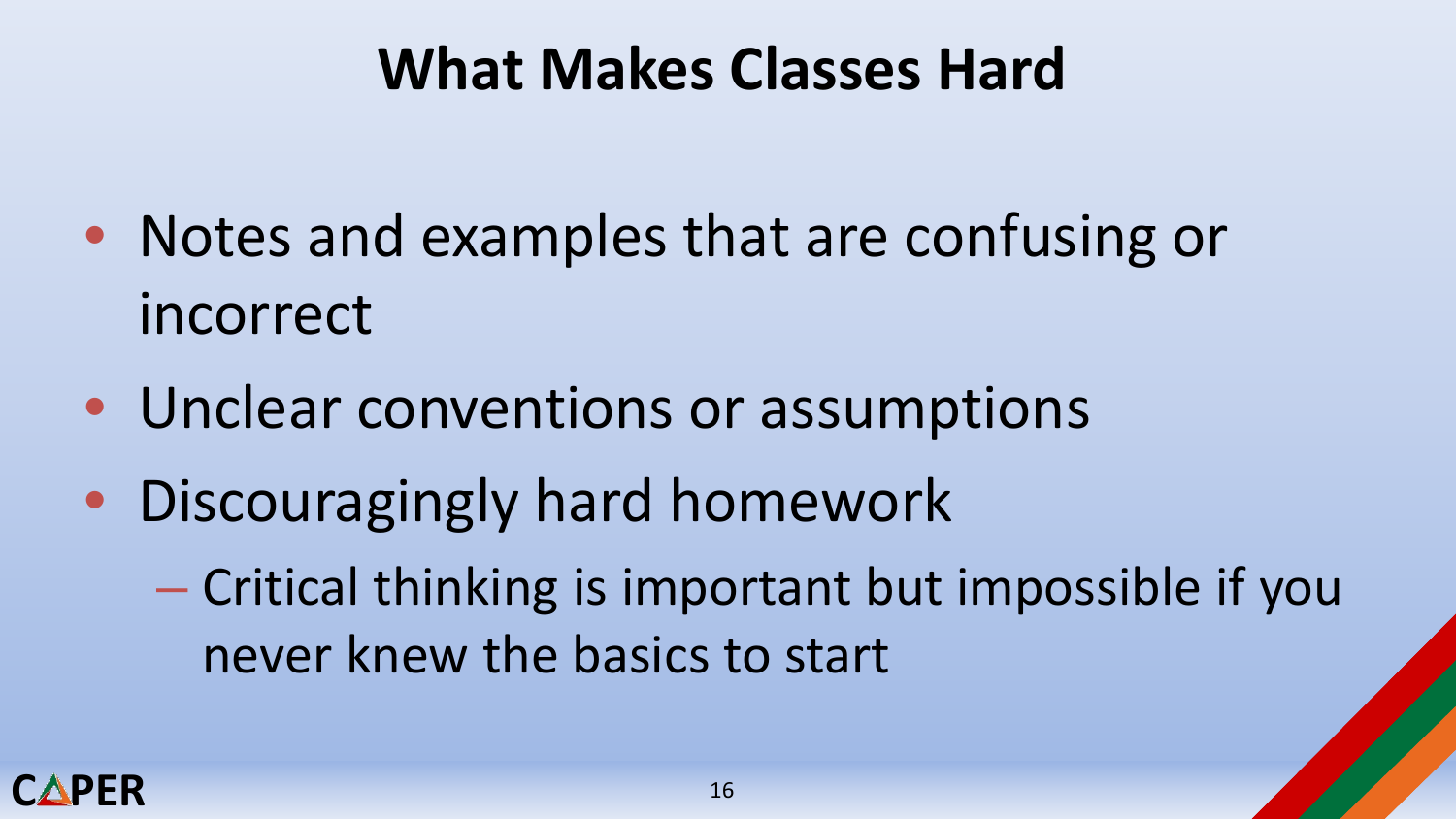### **What Makes Classes Bearable?**

![](_page_16_Picture_1.jpeg)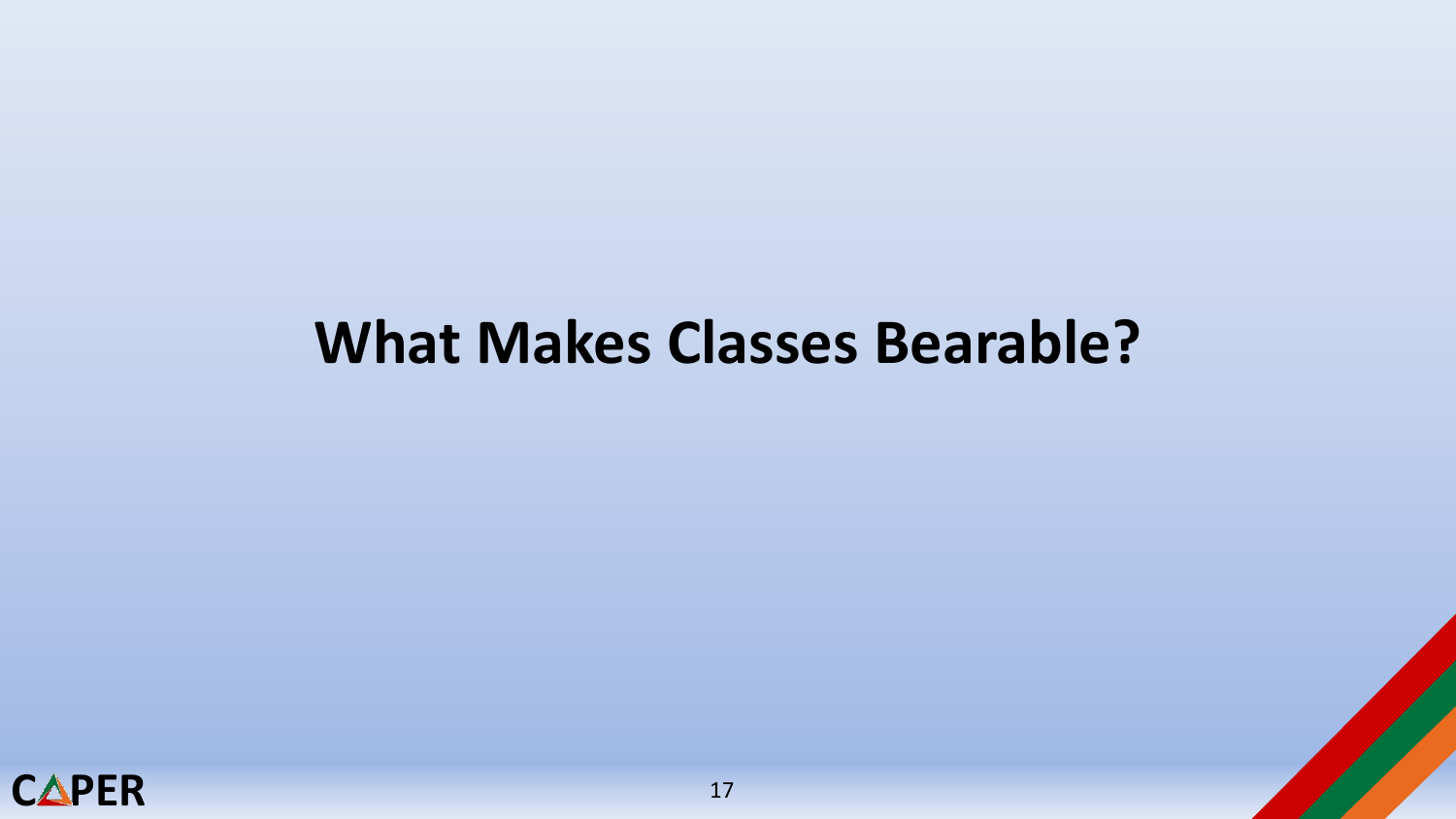## **The Best Teachers**

- Clear, error-free notes with thoroughly worked-out examples
- Homework that is a mix between direct application and inference
- Work examples on the board in real time
- Find ways to make class interesting
	- Is going to class more engaging than reading the textbook?

![](_page_17_Picture_6.jpeg)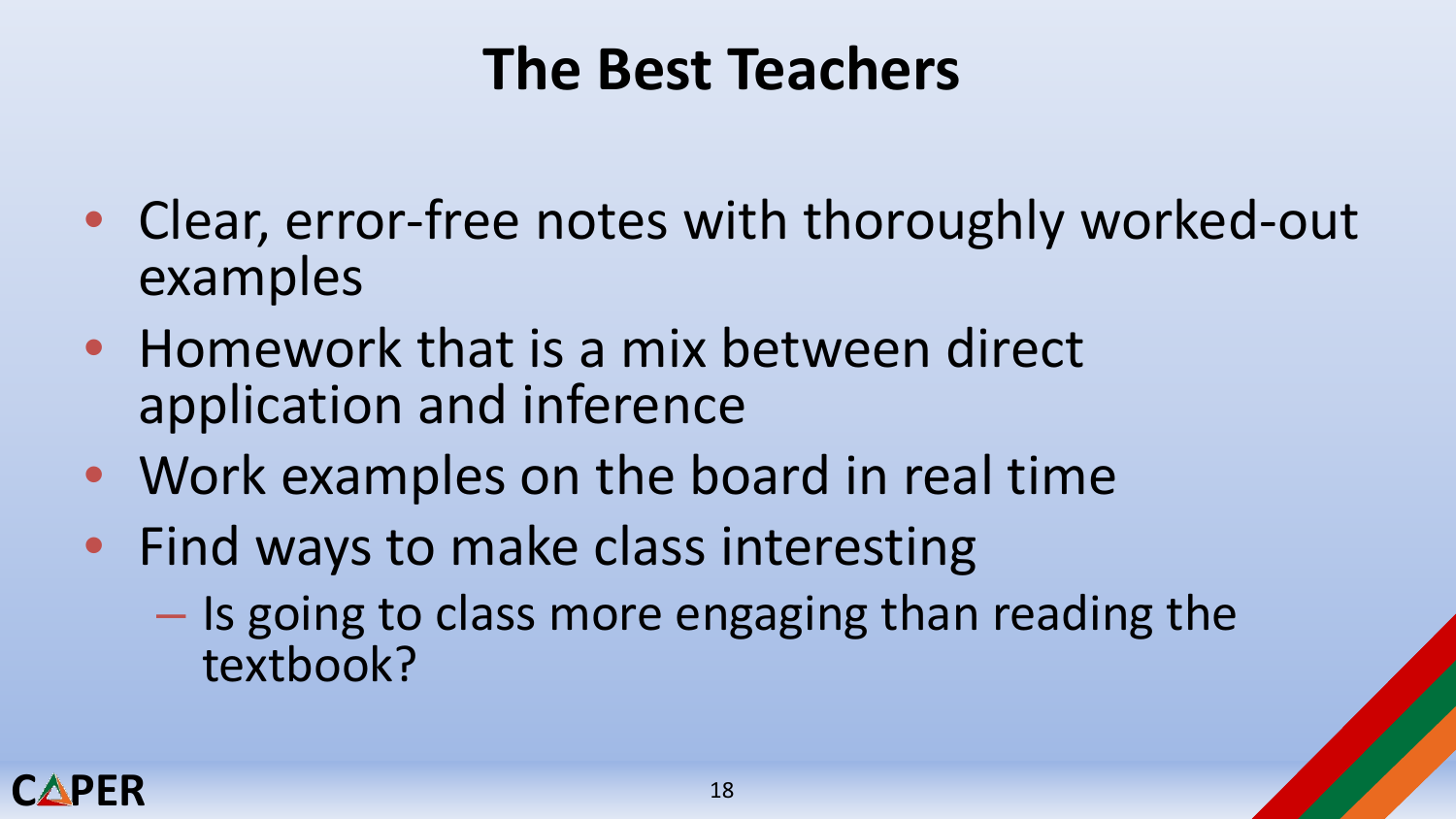### **What Makes Classes Useful?**

![](_page_18_Picture_1.jpeg)